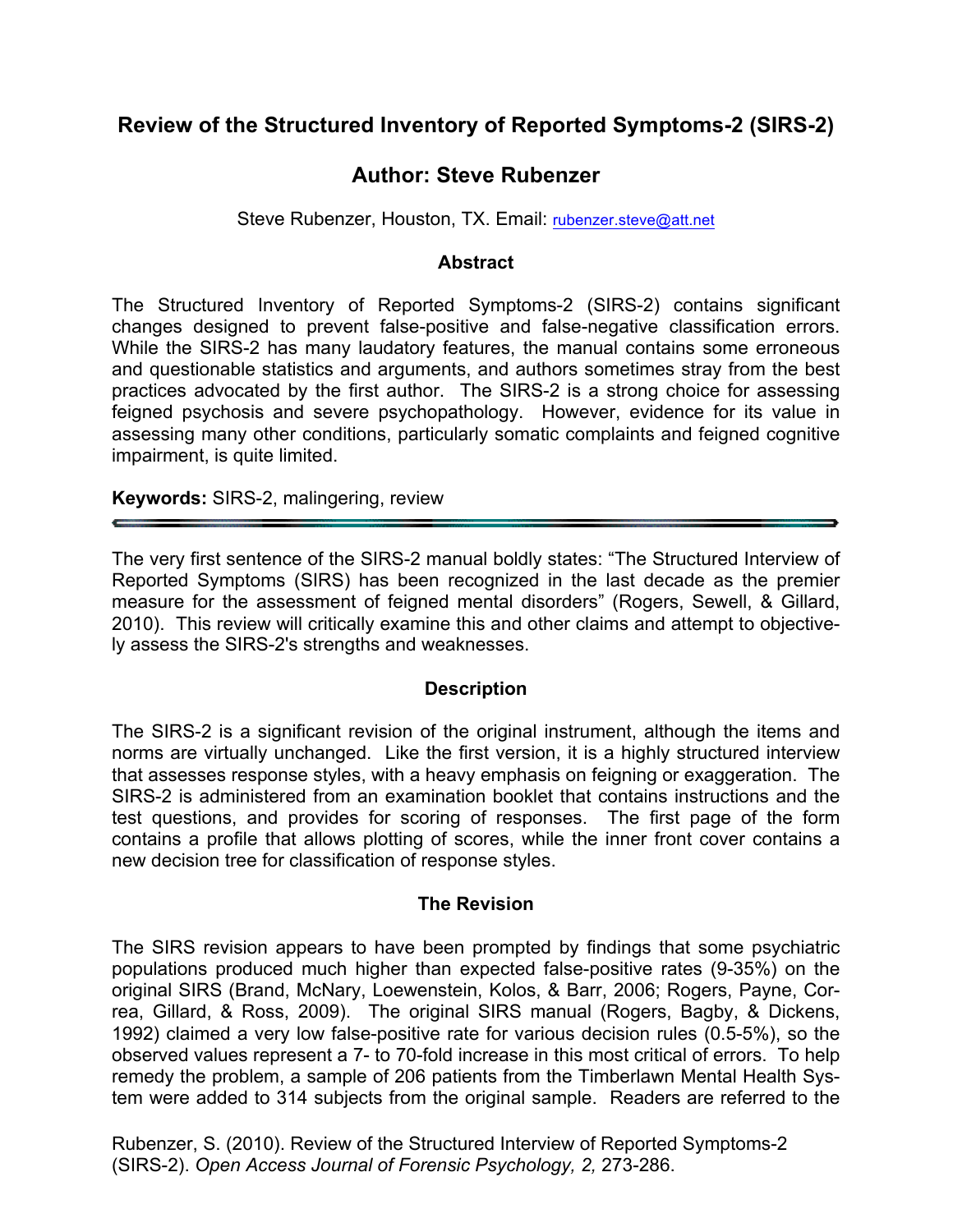original SIRS manual for information about the original sample, so new users of the SIRS-2 seem to be obligated to buy the old manual to access this important information. Timberlawn patients were described as "multiply traumatized inpatients that manifested an array of trauma, dissociative, psychotic and mood symptoms" (p. 37). They thus serve as a challenging group from which to discern those that feign psychiatric symptoms. In addition to the primary validity sample, the manual cites a standard data set from multiple clinical groups composed of 2,298 SIRS-2 protocols, of which 2,131 were administered under standard instructions and 167 given simulation instructions. Despite the new data sources, only 36 actual malingerers (as opposed to subjects asked to simulate) appear to have been used in setting the SIRS-2 decision rules (Frederick, 2010). It is important to note that the standard data set includes 647 personal-injury and disability claimants. Although a fair portion of the SIRS/SIRS-2 literature consists of work by the authors, the manual notes the SIRS has been the subject of 40 refereed articles and dissertations.

Two new indices were developed to help reduce false-positive classification errors. Because they rely on some new scales, I will defer discussion on them at this point. The SIRS-2 now has a brief scale (*Improbable Failure*: IF) to assess feigning of cognitive dysfunction, consisting of the same 20 items as in the original SIRS, although the SIRS-2 manual treats them as four items with five components each. The authors refer to "extensive validation" of the IF scale, but no references for this claim are provided. In addition, the authors note that the scale's usefulness may be limited to "persons who do not have impaired intellectual functioning" (p. 12). Subjects with an IQ below 80 were reported to make substantially more errors than those above 80. While non-psychotic disorders (anxiety, depression, PTSD) are reported to have limited effect on IF scores, there is no discussion of the impact of psychosis, use of toxic drugs, such as "wet" (marijuana dipped in formaldehyde), or traumatic brain damage.

Another new scale is the *Rare Symptom Total* (RS-Total) scale, empirically constructed of 20 items chosen to maximally differentiate between feigned and atypical but genuine clinical presentations. Only items not keyed on the eight primary scales were considered, and those chosen had very low rates of endorsements among presumed genuine clinical patients. The four IF items contribute to this scale, and have a substantial influence since their possible scores vary from 0-5 rather than 0-2, as for other items.

Two previous SIRS scales have been omitted from the revision. The *Sudden Onset*  (SO) scale, which consisted of only two items, was dropped because of low reliability. The *SIRS Total score*, used for indeterminate protocols, has been replaced with the *Modified Total Index* (MTI), described below.

As in the past, there are two primary rules for determining feigning: 1) If any of the SIRS-2's primary scales are in the *Definite feigning* range, or 2) if any three primary scales are in the *Probable feigning* range. However, two new hurdles are added. If the primary rules are met, the Rare Symptoms Total score is examined. If it exceeds a raw score of four, a classification of *Feigning* is assigned. If not, *or* if only one or two of the primary SIRS-2 scale are in the *Probable feigning* range, the Modified Total Index (MTI)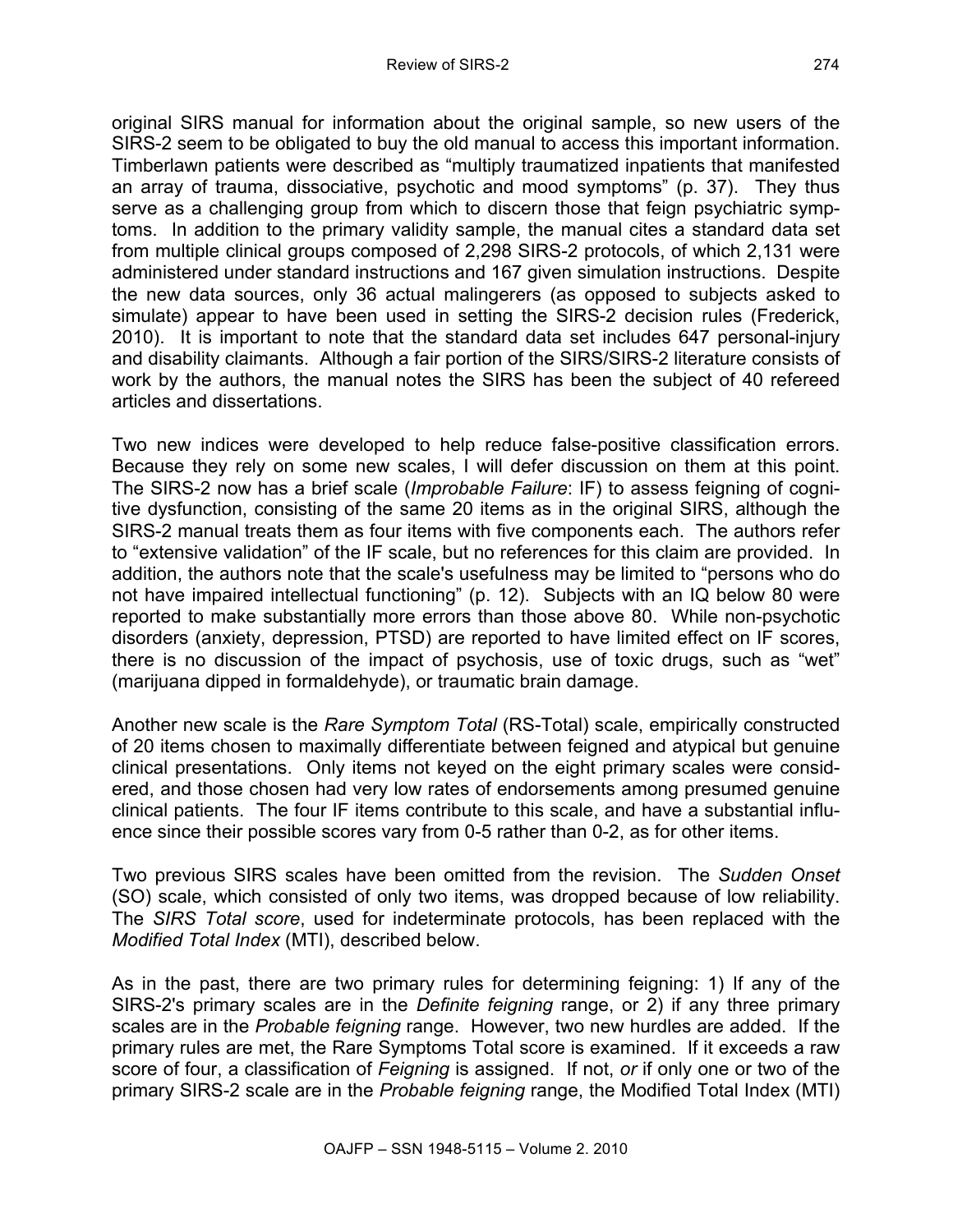is examined. The MTI is the sum of four SIRS-2 primary scales, chosen for their large effect sizes in separating genuine and feigned protocols and few false-positive errors. If the MTI score is high enough, *feigning* is indicated. If moderate or low, an *indeterminate* classification is given. If very low, the new SS index is examined.

The *SS index* is designed to detect when an individual, in an attempt to avoid detection of feigning, denies nearly every symptom asked about. The SS index contains four of the SIRS-2 scales (*IF, Defensive Symptoms, Overly Specific Symptoms,* and *Direct Appraisal of Honesty*), only one of which has any obvious relationship to the described intent of the index. No data are presented to justify the scale composition or report on its internal consistency or incremental validity over the *Defensive Symptoms* scale.

A third major change in the SIRS-2 reported by the authors is an updating of reliability and validity studies. The manual contains a comprehensive appendix of SIRS studies to date, with numerous tables throughout the manual reporting reliability and validity data for various scales, indices, and populations.

## **Administration**

There are several new specifications about administration or use of the SIRS-2. The authors "strongly recommend" that one or more structured measures be administered before the SIRS-2 to discourage long, digressive answers that would be difficult to score. A special instruction is provided for subjects who continue to show verbosity. The authors also discuss use of an interpreter and plainly state, "Use of the SIRS-2 with a translator is unauthorized" (p. 15). A more troubling change is the instruction that the SIRS-2 protocol "should only be released to qualified mental health professionals with documented competency regarding SIRS-2 administration and interpretation" (p. 13). This author wonders how this is to be accomplished.

The SIRS-2 advises that new users spend two to three hours becoming familiar with the test and its questions, and the authors recommend several practice administrations supervised by a competent user. Unlike many forensic instruments, the SIRS-2 is intuitive and straightforward once the user is familiar with the test. This is an underappreciated feature, as many users may only use a specialized forensic instrument a few times a year. A test with complicated procedures can result in a botched administration or inaccurate scoring.

## **Application**

There has been concern recently that response-style indicators may produce unacceptable levels of false positives among examinees with mental retardation or borderline intellectual functioning. The SIRS-2 manual states, "The SIRS was validated primary on individuals with normal or borderline intellectual functioning. However, the SIRS-2 has also been used successfully with examinees diagnosed with mild mental retardation. Deciding whether this SIRS-2 is appropriate to use with a specific examinee must be made on a case-by-case basis" (p. 14). Yet, in one of the case examples, the authors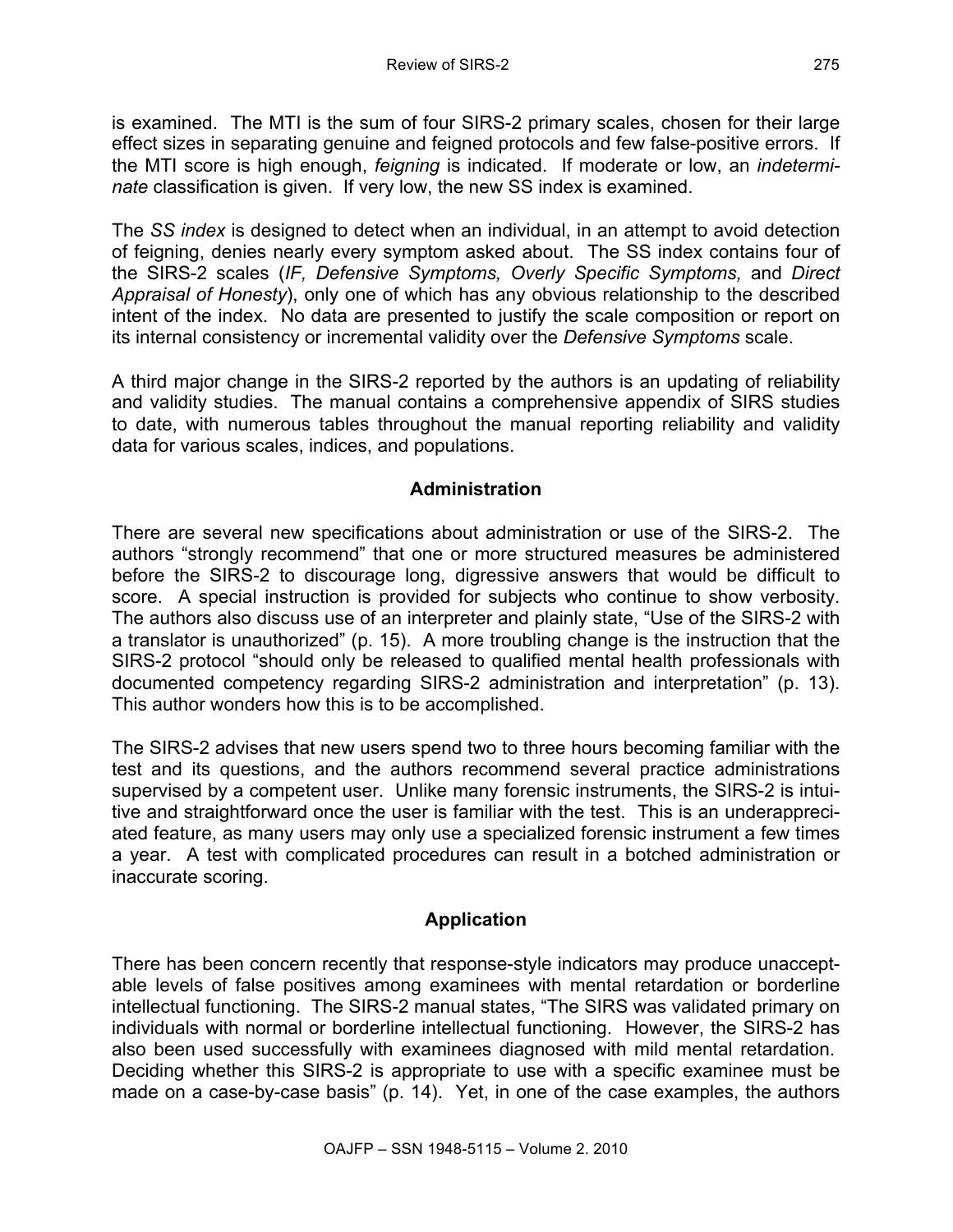stated that the MMPI-2 could not be used in cases with possible intellectual limitations because it had not been validated for feigning on persons with mental retardation. The claim that the SIRS-2 has been "used successfully" is no substitute for validity data, which is much needed for an intellectually compromised population, a group that appears especially prone to false positives on a variety of validity tests (Graue, et al., 2007; Hurley & Deal, 2006; Shandera et al., 2010). In some settings, many of those who feign psychopathology will also present as cognitively impaired, and school records will not be available. In such cases, the examiner may have difficultly justifying use of the SIRS-2 if challenged, given that there is little evidence it can distinguish genuine from feigned cognitive impairment.

## **Conceptual, Technical, and Miscellaneous Considerations**

Rogers has been a pioneer in the evaluation and development of response-style measures and a leading theoretician in the design of such studies (Rogers, 1988, 1997, 2008). In the SIRS-2 manual, he and his coauthors continue to emphasize methodological issues such as the need for well-defined criterion groups and manipulation checks on simulation designs. He advocates for known-groups designs, where the criterion groups (feigning vs. honest patients) are defined using the best available measures/procedures. Yet, the criterion by which the SIRS-2 is validated is minimally described. It appears to be the clinical judgment of the treating clinician or treatment team (not specified), but there is no description of what information or processes contributed to such decisions. Did the clinician or team have access to test results like the MMPI-2, Miller Forensic Assessment of Symptoms Test (M-FAST; Miller, 2001) or Test of Memory Malingering (TOMM; Tombaugh, 1996)? Did they rely on observations by unit nursing or security staff? Was there any attempt to observe patients covertly? It is not even clear if clinicians had access to the SIRS-2 results, which of course, would be a fatal confound.

Rogers (1997, 2008) has frequently denounced differential prevalence designs, where different groups of subjects (outpatients vs. disability claimants) are presumed to contain different portions of feigning. The SIRS-2 manual pronounces such studies to be "simplistic and fatally flawed" (p. 73). Yet, the SIRS-2 manual repeatedly makes reference to "presumed genuine" patients, and there is no indication that these groups were screened for feigning or exaggeration. This is true of studies cited on the MMPI-2 and of the Timberlawn patients added to the primary data set. Similarly, statistics such as average IQ scores are reported for groups such as forensic examinees, with no indication whether cognitive validity tests were administered to assess if the scores were valid. This is despite an admonition early in the manual that "the domain of feigned mental disorders (including feigned psychopathology) must be considered in all clinical settings" (p. 8).

There are other areas of seeming inconsistency. The SIRS-2 now includes cognitive items in scoring of the RS-T scale. Yet the authors warn of "ill-conceived attempts to extrapolate" from different domains of feigning, such as feigning of psychopathology and cognitive impairment. The utilization of cognitive validity tests might lead to a very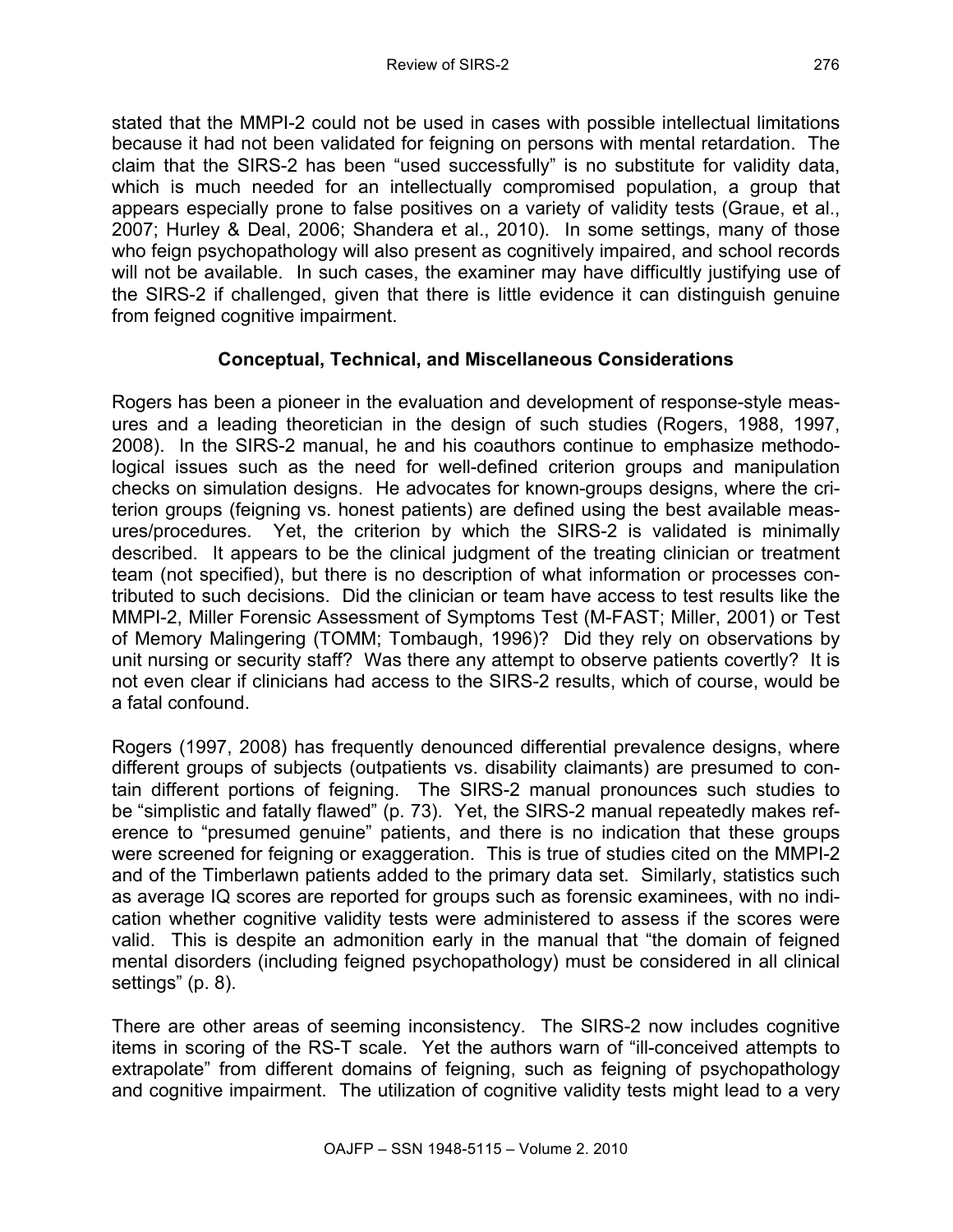different understanding of the high false positives reported on the SIRS in some samples. Would high SIRS scores in dissociative patients, for example, be viewed as false positives if sizable numbers also failed the TOMM or Word Memory Test (Green, 2005)?

The authors emphasize the negative consequences of concluding that an examinee is feigning or malingering, and examiners are instructed to adopt conservative scoring of items. However, at times the authors seem to overreach in finding alternatives to a malingering explanation. In one example (Mr. Simon), one or more of the authors were apparently retained to provide a second opinion on a defendant. In the first evaluation, the defendant reportedly endorsed every item (raw score = 25) on the M-FAST (recommended cutoff scores for screening purposes is greater or equal to six) and scored 17 and 18 on Trial 2 and the Retention Trial of the TOMM, respectively. The first TOMM score is below chance at the .05 level, which is widely regarded as definitive evidence of negative response bias (Berry & Schipper, 2008; Boone, 2007; Slick, Sherman, & Iverson, 1999; Sweet, Condit, & Nelson, 2008). Combining the scores from the two trials yields 35 correct out of 100, which is likely to occur less than one time in a thousand by chance. Yet, the authors attribute this performance to "distractibility," a factor that has not been demonstrated to seriously affect TOMM or other cognitive validity test scores in the absence of psychosis (Goldberg, Back-Madruga, & Boone, 2007; Sollman, Ranseen, & Berry, 2010), and certainly cannot explain below-chance performance.

The authors discuss at length issues involved in labeling response distortion, and caution about applying the label of "malingering" based on DSM-IV-TR criteria or from test results. A clear distinction is made between malingering and factitious motivations, with recommendations on distinguishing the two using the SIRS-2, Personality Assessment Inventory (Morey, 1991), and specific interview questions. No discussion is provided about the SIRS-2's applicability or sensitivity to the "unconscious" exaggeration sometimes said to occur in somatoform disorders.

# **Psychometrics**

The manual provides a detailed description of expected statistics, typically broken down by scale and summary decision. For most, both correlation and concordance of agreement statistics are provided—an important matter when agreement on actual scores between raters counts. Internal and test-rest reliabilities are generally adequate for the individual scales, although about 20% fall below the minimum standard (.80) advocated by Heilbrun (1992). Interrater reliabilities were quite high, typically exceeding .98. However, several caveats are in order. These figures were obtained within a formal research program, where raters were trained and supervised by people closely associated with the instrument. It is unclear if such figures could be obtained in more typical settings. In addition, interrater agreement was assessed through Pearson's *r*, which is sensitive to the rank order agreement between two raters, but not difference in mean values. In other words, one rater could consistently assign higher scores than another, but as long as subjects were ranked the same by the two raters, the Pearson's *r* would approach 1.00. For this reason, Shrout and Fleiss (1979) recommended use of the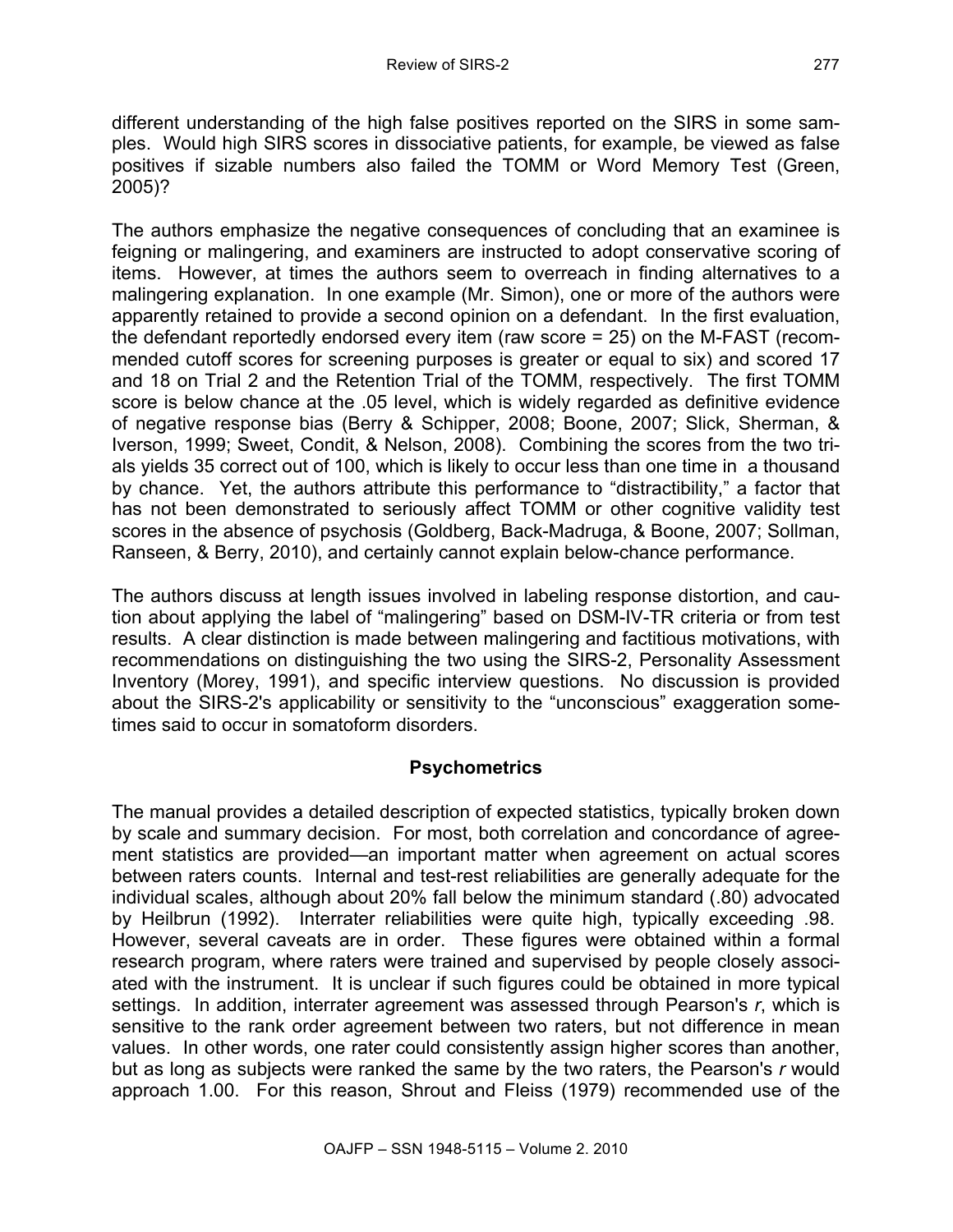intraclass coefficient to capture both sources of variance. Despite these issues, the SIRS-2's scoring is objective and interrater reliability is likely to be less problematic than for most forensic assessment instruments.

The authors also report standard errors of measurement (SEM) for each SIRS-2 scale using *interrater* reliability figures. In the first SIRS manual, internal consistency coefficients were used for calculating the SEM. In a footnote, the authors state, "The proper focus is on examinees and the independent accuracy of measuring their scores rather than the homogeneity of SIRS items." No further support for this statement is given, and the net effect is to produce very small estimates of the SEM for most scales. The authors then compare these with those calculated for MMPI-2 validity scales using internal consistency as the reliability figure. It seems internal consistency is only relevant to error estimates for self-report measures, not structured interviews. If SEMs are to be meaningful, they should arguably take account of all sources of variance (interrater, internal consistency, and test-retest) and a generalizability coefficient would serve as the basis for estimation (Suen, 1990). Estimations based on only one source of error, especially when one is much smaller than the others, are likely to be overly conservative and misleading. However, it should be noted that the internal reliability figures for SIRS-2 scales are considerably higher than those for the MMPI-2 or RF Fp/Fp-r and the RF Fs scales.

Validity evidence is presented for each of the SIRS-2 scales in the form of correlations with MMPI and MMPI-2 response-style scales, including F, Fb, Fp, F-K and Ds/Dsr, as well as validity scales from the Personality Assessment Inventory (Morey, 1991), M-FAST, and the Structured Inventory for Malingered Symptomology (Widows & Smith, 2005). Data from MMPI and MMPI-2 are combined and relative numbers of each not reported. No data are presented for newer generation MMPI-2/MMPI-2-RF responses scales like Fs (Ben-Porath & Tellegan, 2008), FBS/FBS-r (Lees-Haley, 1992; Ben-Porath & Tellegan, 2008), the Henry Heilbronner Index (Henry, Heilbronner, Mittenberg, & Enders, 2006), Meyer's Validity Index (Meyers, Millis, & Volkert, 2002), or Response Bias Scale (Gervais, Ben-Porath, Wygant, & Green, 2007), which are designed to detect feigning of somatic complaints or corroborate feigning of cognitive impairment. Most correlations of MMPI and other instruments' response scales with SIRS/SIRS-2 scales are large and show expected patterns. The manual reports correlations for RS-Total, which are generally lower than the SIRS-2 primary scales, but not for MT Index.

Several other forms of validity data are presented. Cohen's *ds* of the SIRS-2 primary scales are reported to average about 1.45 with simulators versus clinical samples, excluding two studies of primarily dissociative-disorder patients. Weighted average *d*s for known group and bootstrapping designs range from 1.50 to 2.50. It should be noted that two of the four studies cited in this area are by Rogers, and one is a dissertation. A separate section reports that the MT Index had a Cohen's *d* of 1.85, but does not report the study design. The manual references a published factor analysis of SIRS scales (Rogers, Jackson, Sewell, & Salekin, 2005) in which a two-factor solution (*Unlikely detection scales* and *Amplified detection scales*) was found.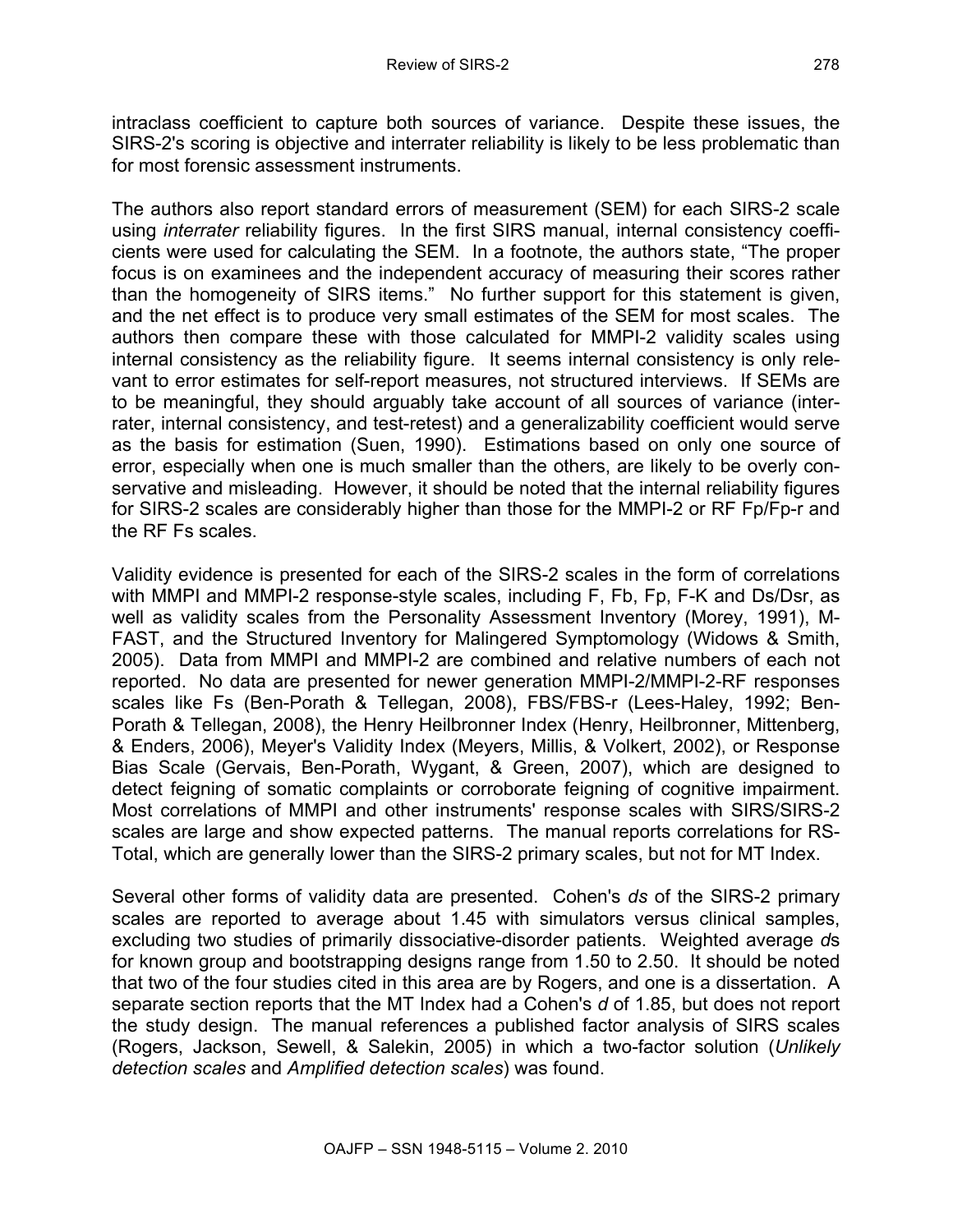The authors present evidence of discriminate validity by correlating the primary SIRS-2 scales with the MMPI-2 K scale. While low, negative correlations were observed, consistent with expectations, this is not a demanding or particularly meaningful test. More informative would be an examination of whether SIRS-2 scales correlate substantially with MMPI-2 *clinical* scales in a patient sample independently assessed and culled for feigning. While an optimal result would be no substantial correlation, indicating the response-style scales are not affected by actual psychopathology, it is likely a substantial positive correlation would be observed. In fact, this appears to be the case: The Clinical-General composite normative group has mean values on *Subtle Symptoms, Selectivity,* and *Severity of Symptoms* scales that are in the upper end of the *Indeterminate* range, and the score on *Subtle Symptoms* is virtually the same as the malingering group. The inclusion of the Timberlawn patients, who presented as highly symptomatic, may be responsible for this finding. More on this will be presented later.

Generalization of validity across ethnicities was examined in three studies. No difference was observed between Anglos and African-Americans, while the SIRS-2 scales correlated with MMPI-2 validity scales best for Hispanics. Discriminate validity is examined by ethnicity and gender, and while it appears comparable across groups, no results of statistical tests are reported. Here and in the tables in the validity section, the number of subjects contributing to the analyses is not reported.

## **Diagnostic Statistics**

Diagnostic statistics are widely used in medicine, where diagnoses are viewed as natural categories, and a disease is present or not. Many diagnostic tests are interpreted in dichotomous fashion, with a positive result indicating presence of a condition or disease, a negative finding with its absence. Thus there are four possible combinations, as illustrated in the fourfold classification table (see Figure 1).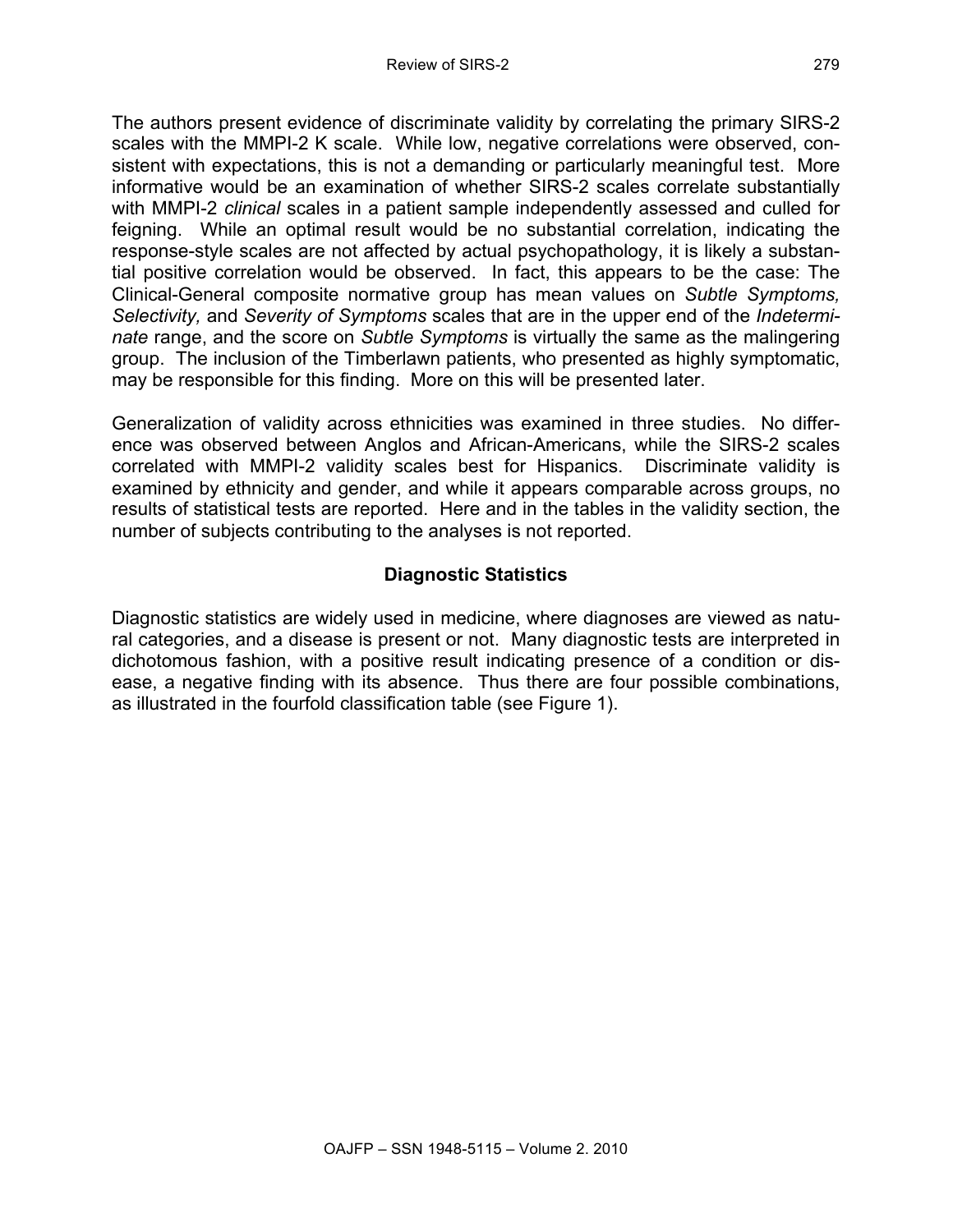# **Figure 1**

**SIRS-2 Classification** Feign | Honest **Criterion** Feign | True Positives | False Negatives Honest | False positives | True Negatives

Note. Labels in green font represent accurate decisions, those in red denote errors.

In calculating diagnostic statistics, the authors did not include subjects who could not be reliably classified on the SIRS-2 as honest or feigning. The number of indeterminate cases was substantial (120 of 522), and there have been posts to professional listservs questioning whether figures such as sensitivity and specificity are legitimately calculated when there are indeterminate cases. For example, sensitivity is often defined as the probability that a test will detect a condition when it is present. Sensitivity would be calculated by dividing the number of correctly identified feigning cases by the total number of feigners. Leaving out the indeterminate cases will overestimate the sensitivity. With so many indeterminate cases, any estimate of diagnostic statistics will be subject to a large range of uncertainty.

The sensitivity of the SIRS-2 decision rules is reported to be .80, with a false-positive rate of 2.5%. However, the numbers given by the authors (10 false positives out of 402 classified subjects) indicate the false-positive rate was calculated incorrectly, as the denominator should be the total number of *honest* subjects, not the grand total. Figured this way, the false-positive rate is 3.6%. The data in Figure 2 is not directly reported in the manual, but was recreated from information in it and, with the exception of the falsepositive rate, produces diagnostic statistics that match those presented by the authors.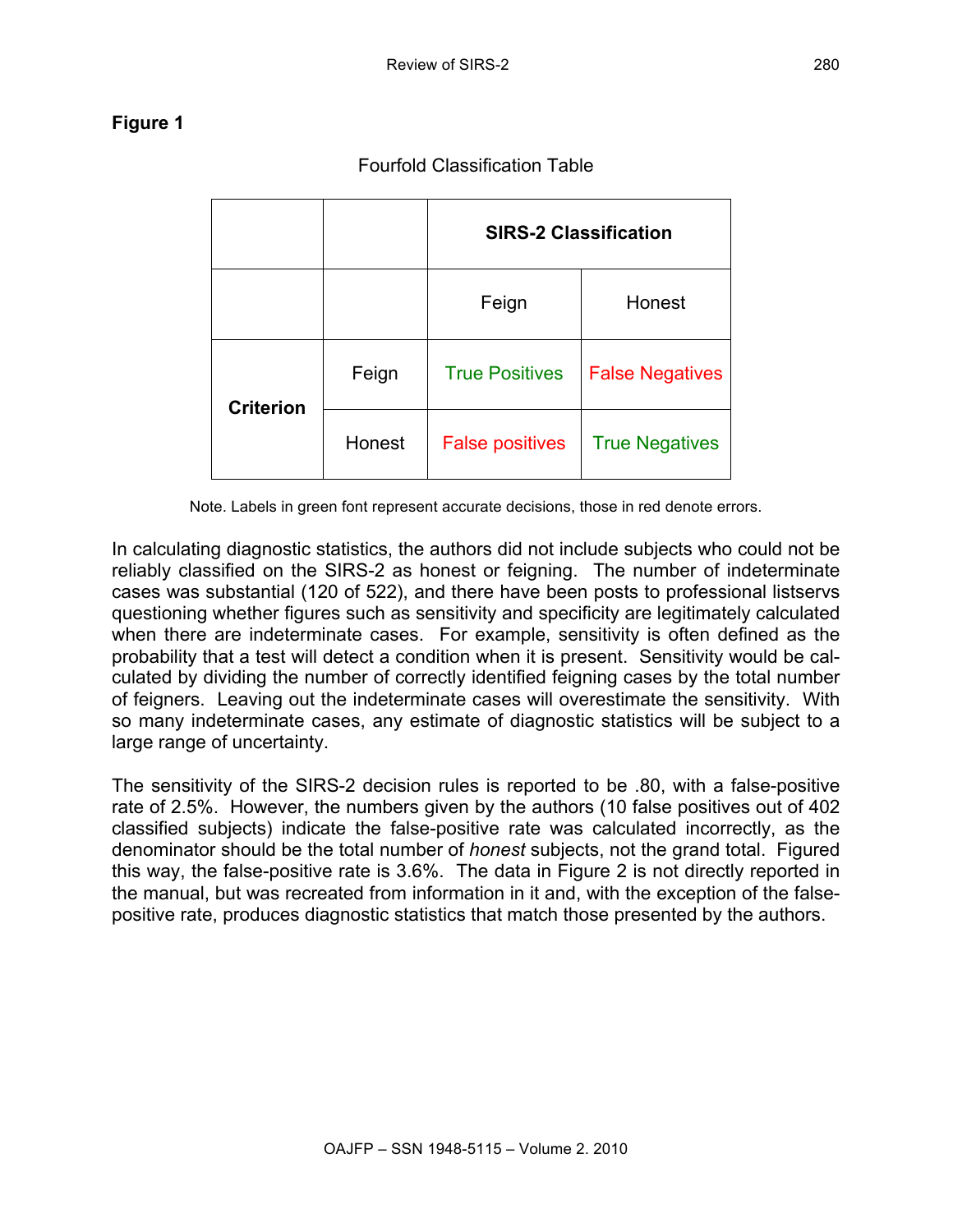## **Figure 2**

|                  |              | <b>SIRS-2 Classification</b> |        | <b>Total</b> |
|------------------|--------------|------------------------------|--------|--------------|
|                  |              | Feign                        | Honest |              |
| <b>Criterion</b> | Feign        | 102                          | 26     | 128          |
|                  | Honest       | 10                           | 264    | 274          |
|                  | <b>Total</b> | 112                          | 290    | 402          |

Diagnostic Table for SIRS-2 Sample Excluding Unclassified Cases

The reported sensitivity and false-positive rates for the SIRS-2 are quite different from the original version. The original SIRS was reported to have a sensitivity of .485, meaning less than half (48.5%) of those feigning would be so classified. The SIRS-2 manual reports a sensitivity of .80, despite implementing two new decision rules that restrict assignment of a feigning classification. Frederick (2010) showed that this difference can be attributed to the exclusion of unclassified subjects in the SIRS-2 sample: By excluding the harder cases, the *apparent* sensitivity is greatly increased. The original SIRS manual did not provide a clear estimate of the false-positive rate using all the decision rules. Rather, individual scales were reported to have false-positive rates from 0-5% at the *Definite feigning* level. The rule for three or more scales in the *Probable feigning* range was reported to have a false-positive rate of 0.5%. The false-positive rate for the SIRS-2, figured from the data above, appears higher than the previous version, despite addition of the new decision rules. This is almost certainly due to the inclusion of the highly symptomatic Timberlawn patients in the validation group.

The authors include a novel discussion of base rates and their use in interpreting SIRS-2 results, and come to a startling conclusion: "Overall prevalence rates of malingering are inapplicable to the SIRS-2. . . . Applying local base rates decreases rather than increases the accuracy of utility estimates" (p. 39). No data are presented in support of this assertion. The authors argue that base rates vary dramatically among forensic settings, yet also note that the SIRS-2 will be typically administered to only a select group of examinees for whom malingering is suspected. Among such a select group, the base rate may easily be .60 or more, and the range of values across settings is likely restricted. The authors do give tentative values for *Positive Predictive Power* (PPP; the percentage of those failing the SIRS-2 who are feigning) and *Negative Predictive Power* (NPP; the percentage of those passing the SIRS-2 who are indeed genuine patients) based on the base rate in their sample of 31.8%. Both were .91. However, this figure will significantly underestimate the PPP and overestimate the NPP if higher base rates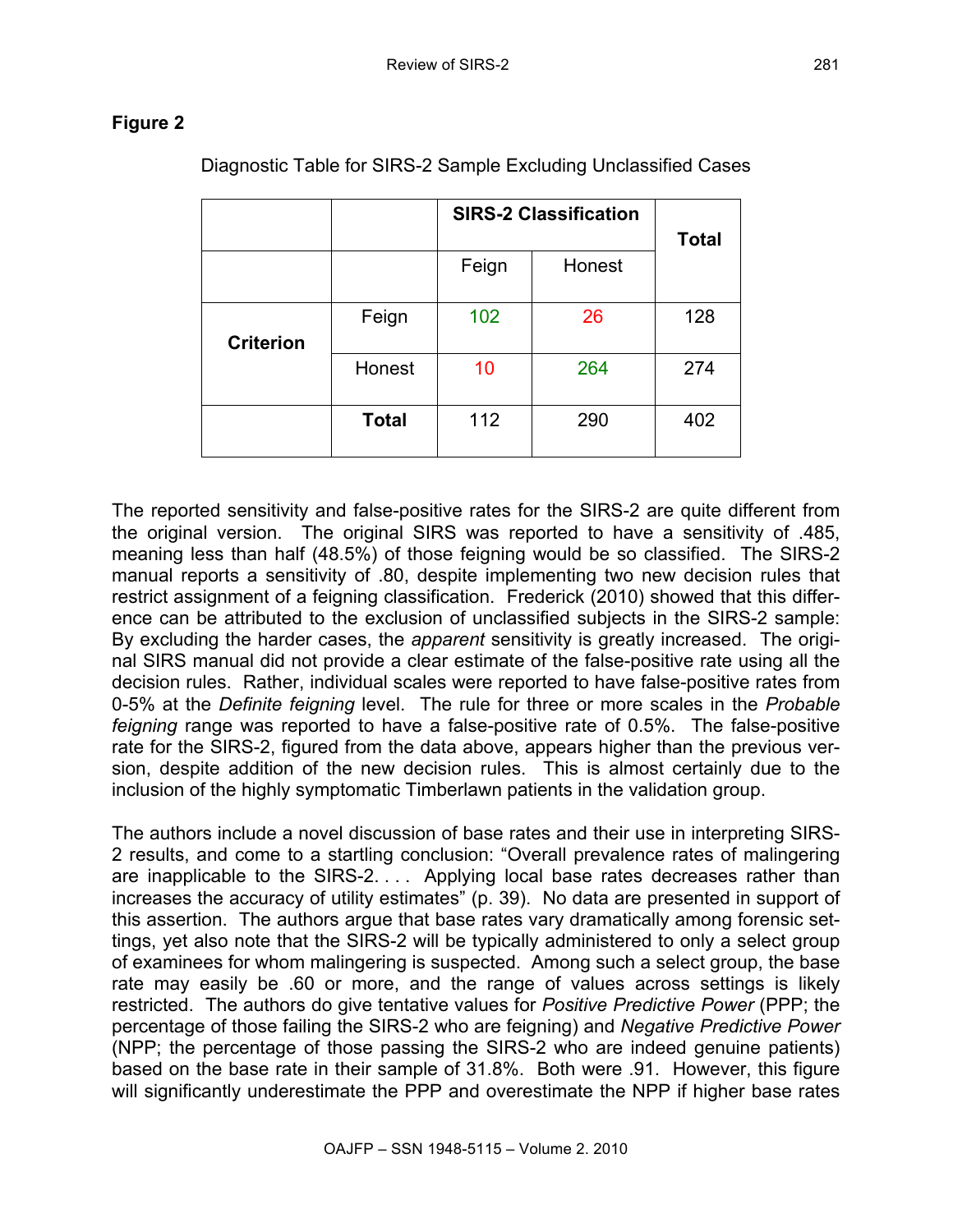are present or brought about by preselection of cases. For example, Jackson, Rogers, and Sewell (2005) found that M-FAST scores equal to or greater than six produced a PPP of .74 in predicting SIRS classification of feigning. If we accept SIRS failure as equivalent to feigning, this figure (.74) is effectively a base rate for the SIRS assessment brought about by use of a screening instrument.

#### **Conclusion**

The SIRS-2 has the same strengths as its predecessor: standardized administration and scoring, high interrater reliability, and validation in both simulation and known group studies. The alarming false-positive rate in the original SIRS among dissociative patients provided impetus to create new checks on the classification rules, and initial data indicate these are effective in reducing false-positive errors. However, The SIRS-2 decision rules have been validated on a relatively small group of actual malingerers. Although the Timberlawn patients provide a challenging group for a feigning measure, reliance on any particular sample is risky. How well will the new MTI and RS-Total rules work in other settings or other severe populations? Cross validation by independent researchers is an essential aspect of scientific inquiry, and is doubly important when the findings can greatly impact individual lives. The original SIRS was thought to have very low false-positive rates before being applied to the Timberlawn patients, and it is likely that many users cited this belief when discussing SIRS results or in reports or courtroom testimony. While it appears the authors have moved quickly to address this disturbing finding, the stage is set for a second act should similar results be found among the borderline retarded, for example. Conversely, I wonder if significant numbers of the Timberlawn patients were not dramatizing or over reporting, perhaps as a factitious presentation, and if the SIRS revision might have been altogether unnecessary. With only the data presented, it's not possible to say.

The manual does not clearly present information that is important to evaluate the SIRS-2's performance. Among these are the procedures used to determine if subjects were malingering or honest, and a complete tabulation of subjects by SIRS-2 results and criterion. Outside of psychology, there is a concerted effort to standardize reporting of diagnostic studies. The STARD initiative (Bossuyt, et al., 2003) specifies 25 checklist items that researchers should address and report. Most have to do with clearly and completely describing selection of subjects, instruments, procedures, and data. More than 200 scientific journals in a variety of medical and scientific fields have now endorsed the STARD standards or referenced them. While the guidelines are intended to apply to individual studies, such information also belongs in test manuals.

While the SIRS-2 has a claim as the instrument of choice for malingering of major psychiatric disorders, data for feigning of less severe conditions, such as anxiety, depression, PTSD (see Rubenzer, 2009), and cognitive limitations is more limited and generally limited to papers by the author or dissertations. For somatoform conditions, data are virtually non-existent. The SIRS-2 does not rival the MMPI-2 or MMPI-2-RF in the latter two areas, and the claim at the beginning of the paper seems excessively expansive. Users should also be aware that, because of conservative decision rules,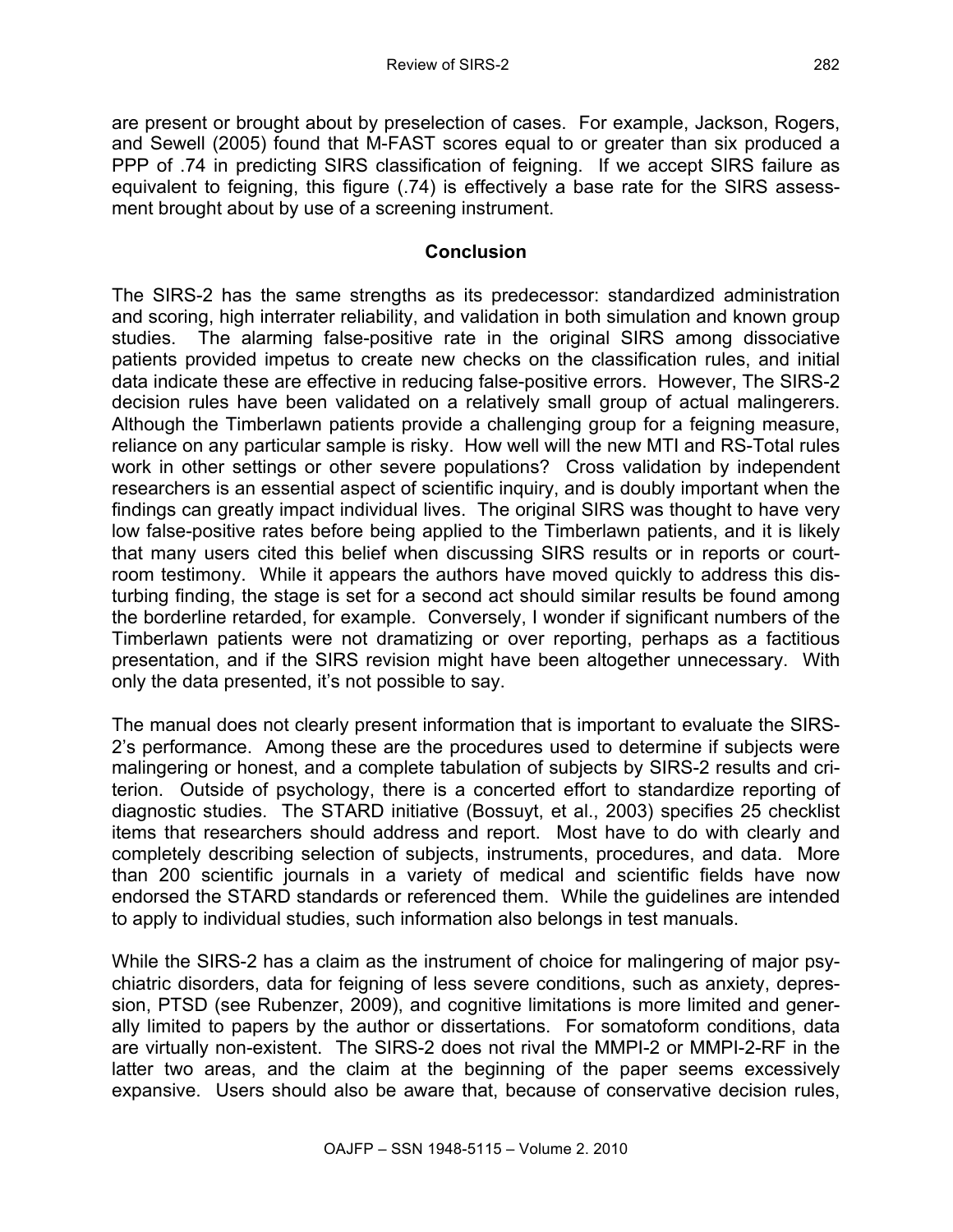substantial numbers of feigners will not be identified on the SIRS-2, which should limit its use, without supportive data, as a criterion for validating other instruments.

The presence of significant errors, omissions, and biased comparisons in the SIRS-2 manual suggests forensic tests should undergo peer review *prior to publication*. Authors are unlikely to be completely objective about their own instrument, and they may develop blind spots or biases pertaining to a particular assessment topic. There may also be a tendency to promote or oversell the instrument at the expense of competitors or alternative approaches. Instruments are vital to forensic psychology as a profession, and the SIRS-2 holds a special place because of the importance of response-style assessment and the stature of the first author: It serves as a flagship for the profession. It should embody the very best the field has to offer, and peer review is the accepted quality-control mechanism in academic endeavors.

Many of the SIRS-2's present shortcomings could be addressed through a revised manual. The need for cross validation by others, however, is more substantive and will likely take some time. Until it is forthcoming, users should value and employ the SIRS-2 for assessment of feigned serious psychopathology, but should avoid relying on any single test as a gold standard.

**Acknowledgements:** Prior to writing this review, some detailed and thoughtful comments on the SIRS-2 were posted on listservs by Richard Frederick, Barry Rosenfeld, Christopher Ray, and Greg DeClue. Ideas and analyses presented here undoubtedly benefited from these insightful contributions. Greg DeClue also contributed suggestions on an initial draft.

received July 3, 2010, revision submitted July 10, 2010; accepted July 30, 2010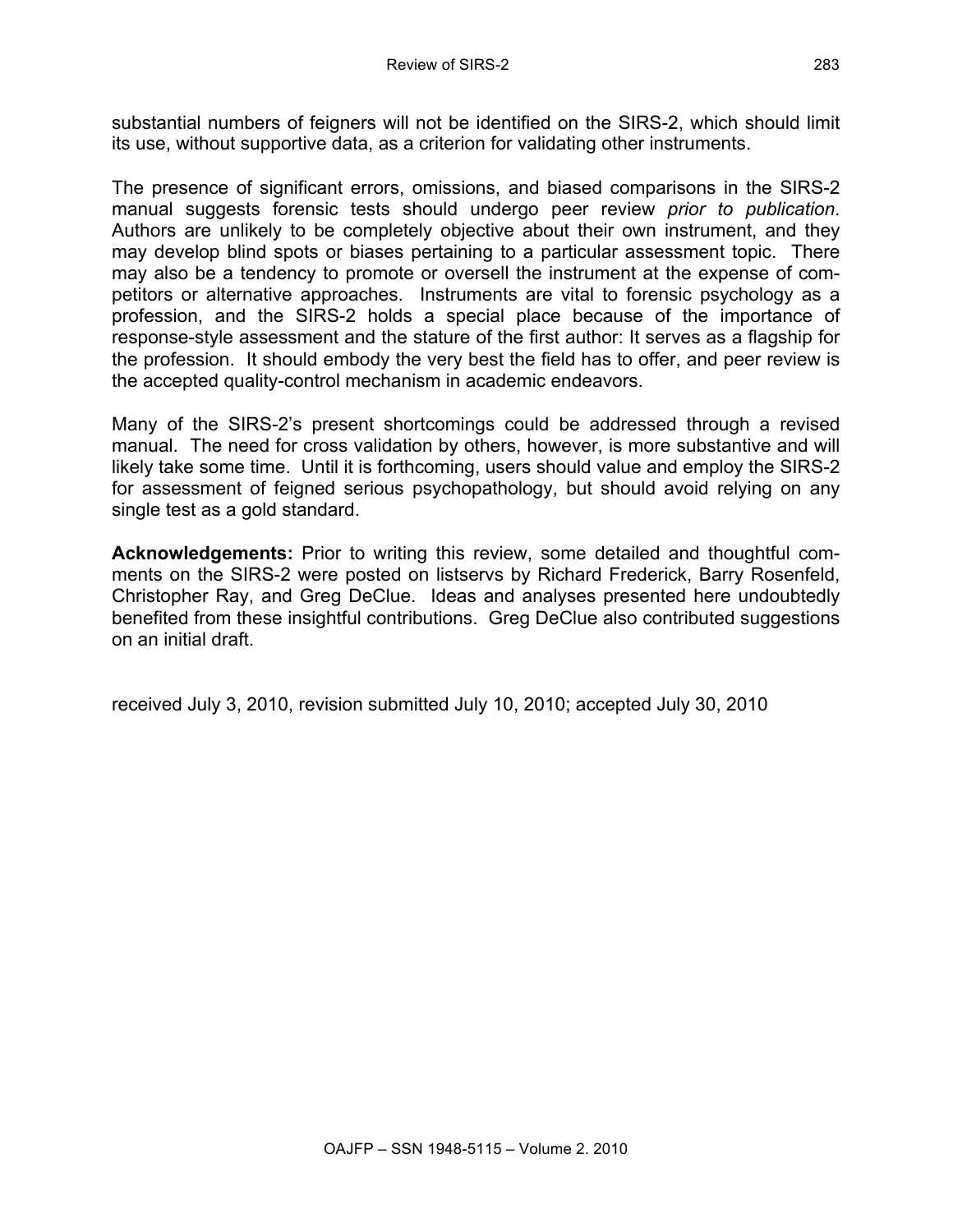## **References**

- Ben-Porath, Y., & Tellegan, A. (2008). MMPI-2 RF™ (Minnesota Multiphasic Personality Inventory-2 Restructured Form™). Pearson Assessment Systems. Minneapolis: University of Minnesota Press.
- Berry, D. T., & Schipper, L. J. (2008). Assessment of feigned cognitive impairment using standard neuropsychlogical tests. In R. Rogers (Ed.), *Clinical assessment of malingering and deception, 3rd ed*. New York: Guilford.
- Boone, K. B. (2007). A reconsideration of the Slick et al. criteria for malingered neurocognitive dysfunction. In K. B. Boone (Ed.), *Assessment of feigned cognitive impairment: A neuropsychological perspective.* (pp. 29-49). New York: Guilford Press.
- Bossuyt, P. M., Reitsma, J. B., Bruns, D. E., Gatsonis, C. A., Glasziou, P. P., Irwig, L. M., Lijmer, J. G., Moher, D., Rennie, D., & de Vet, H. C. W. (2003). Towards complete and accurate reporting of studies of diagnostic accuracy: The STARD initiative. *Clinical Chemistry, 49*, 1-6. http://www.stard-statement.org/
- Brand, B. L., McNary, S. W., Loewenstein, R. J., Kolos, A. C., & Barr, S. R. (2006). Assessment of genuine and simulated dissociative identity disorder on the structured interview of reported symptoms. *Journal of Trauma & Dissociation, 7,*  63–85.

Frederick, R. (2010). Unpublished manuscript. April 3, 2010.

- Gervais, R. O., Ben-Porath, Y. S., Wygant, D. B., & Green, P. (2007). Development and validation of a Response Bias Scale (RBS) for the MMPI-2. *Assessment, 14*(2), 196-208.
- Goldberg, H. E., Back-Madruga, C., & Boone, K. B. (2007). The impact of psychiatric disorders on cognitive symptom validity tests. In K. B. Boone (Ed.), *Assessment of feigned cognitive impairment: A neuropsychological perspective*. (pp. 281- 309). New York: Guilford Press.
- Graue, L., Berry, D., Clark, J., Sollman, M., Cardi, M., Hopkins, J., & Werline, D. (2007). Identification of feigned mental retardation using the new generation of malingering detection instruments: Preliminary findings. *Clinical Neuropsychologist, 21*(6), 929-942.
- Green, P. (2005). *Green's Word Memory Test user's manual.* Edmonton: Green's Publishing, Inc.
- Heilbrum, K. (1992). The role of psychological testing in forensic assessment. *Law and Human Behavior, 16*(3), 257-272.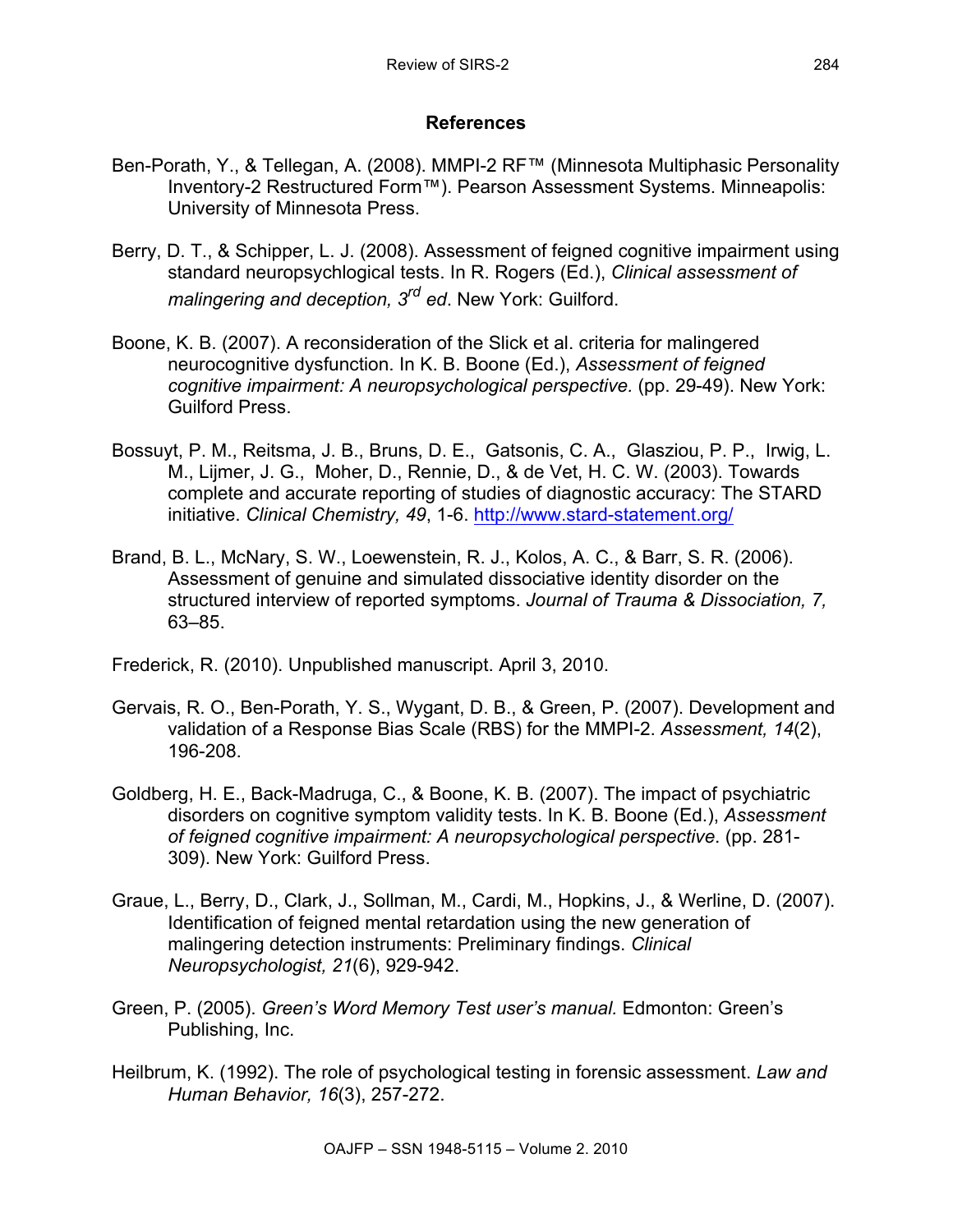- Henry, G. I., Heilbronner, R., Mittenberg, W., & Enders, C. (2006). The Henry-Heilbronner Index: A 15-Item empirically derived MMPI-2 subscale for identifying probable malingering in personal injury litigants and disability claimants. *The Clinical Neuropsychologist 20*(4), 786-797.
- Hurley, K. E., & Deal, W. P. (2006). Assessment instruments measuring malingering used with individuals who have mental retardation: Potential problems and issues. *Mental Retardation, 44*(2), 112-119.
- Jackson, R. L., Rogers, R., & Sewell, K. W. (2005). Forensic applications of the Miller Forensic Assessment of Symptoms Test (M-FAST): Screening for feigned disorders in competency to stand trial evaluations. *Law and Human Behavior, 29*, 199-210.
- Lees-Haley, P. R. (1992). Efficacy of MMPI-2 validity scales and MCMI-II modifier scales for detecting spurious PTSD claims: F, F-K, Fake Bad Scale, ego strength, subtle–obvious subscales, DIS, and DEB. J*ournal of Clinical Psychology,48*(5), 681-689.
- Meyers, J. W., Millis, S. R., & Volkert, K. (2002). A validity index for the MMPI-2. *Archives of Clinical Neuropsychology, 17*(2), 157-169.
- Morey, L. (1991). *The Personality Assessment Inventory professional manual.* Odessa, FL: Psychological Assessment Resources.
- Miller, H. A. (2001). *M-Fast: Miller Forensic Assessment of Symptoms Test professional manual.* Odessa, FL: Psychological Assessment Resources.
- Rogers, R. (1988). Introduction. In R. Rogers (Ed.), *Clinical assessment of malingering and deception* (pp. 250-268). New York, NY: Guilford Press.
- Rogers, R. (1997). Researching deception. In R. Rogers (Ed.), *Clinical assessment of malingering and deception* (2<sup>nd</sup> ed., pp. 398-426. New York, NY: Guilford Press.
- Rogers, R. (2008). Researching deception. In R. Rogers (Ed.), *Clinical assessment of malingering and deception* (3rd ed., pp. 411-434). New York, NY: Guilford Press.
- Rogers, R., Bagby, R. M., & Dickens, S. E. (1992). *Structured Interview of Reported Symptoms (SIRS) and professional manual*. Lutz, FL: Psychological Assessment Resources, Inc.
- Rogers, R., Jackson, R. L., Sewell, K. W., & Salekin, K. L. (2005). Detection strategies for malingering: A confirmatory factor analysis of the SIRS. *Criminal Justice and Behavior, 32,* 511–525.